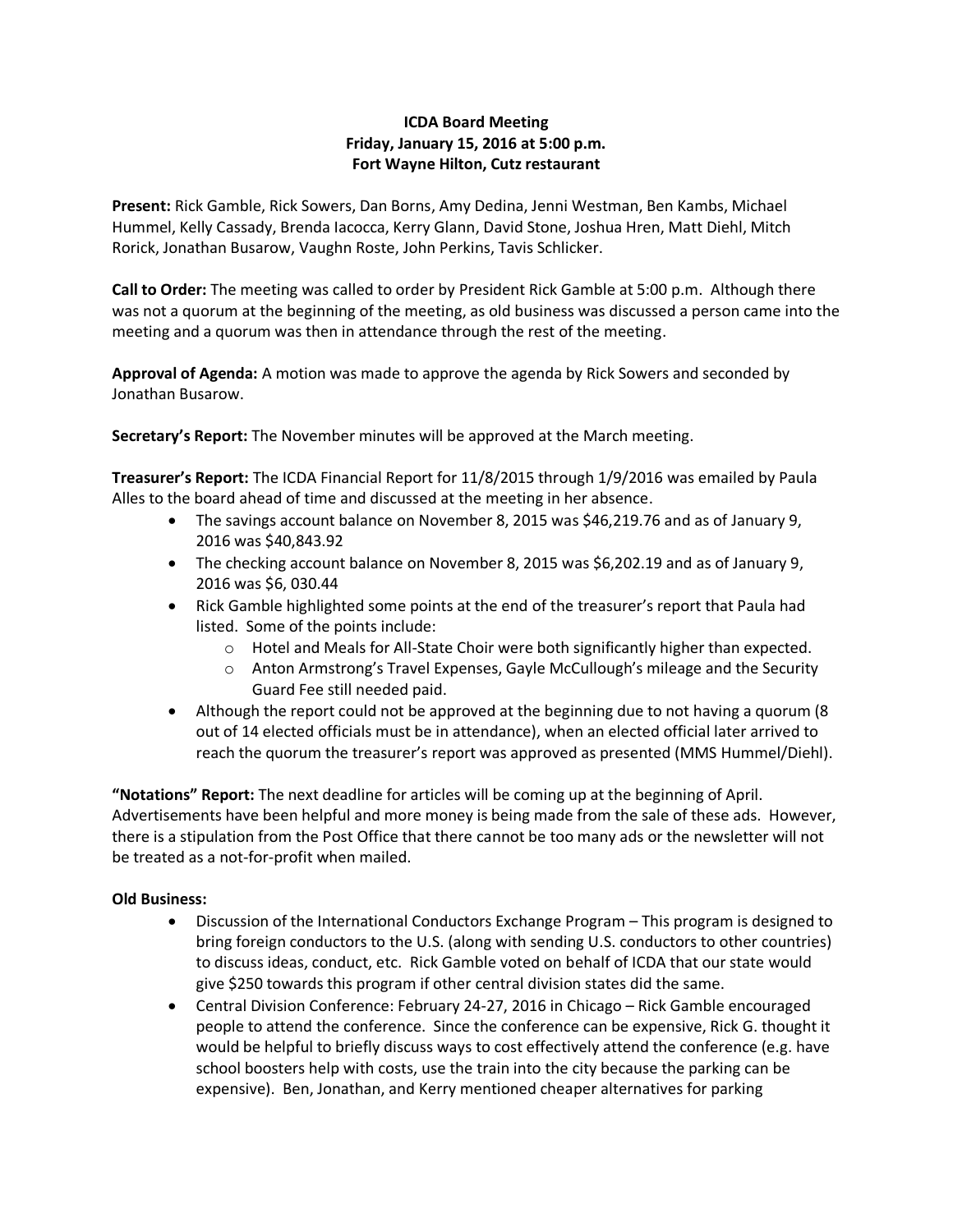downtown. Brenda said that there is a stunning museum downtown that people should attend and Jonathan mentioned that the Museum of Science and Industry is possibly free in February. Also, Jonathan mentioned that although the deadline is past, the central division is still looking for some middle school boys to participate in one of the choirs during the conference.

## **New Business:**

- Summer Conference 2016 Update In Dennis Malfatti's absence, Rick G. read an email from Dennis indicating that the conference preparations are underway  $-$  e.g. a flyer is being made, a choral evensong will be offered Monday evening of the conference, etc. Dennis was unable to attend the meeting due to preparing for the ACDA conference; their first rehearsal was at the same time.
- Any input for the 2017 IMEA conference Suggestions should be sent to Rick Gamble or Lane Velayo, IMEA executive director.
- Provide ushers for Concert Session 2 and Voces8, Thursday, February 25 Ushers are needed and Rick G. mentioned that student teachers or graduate students that need to fill hours might especially benefit.
- Results of Sing Up! For this membership drive, seven of the ten available spots were used. Especially since schools are paying less for teacher organization dues, Rick G. indicated that this is a good thing to offer.
- Stegman Award winner: Dr. John Jost, Bradley University The Stegman Award was created several years ago and is a central division award for someone that has offered outstanding music and service to ACDA. Presidents of the central division states nominate people and this year Dr. John Jost has won the award.
- Consider adding mileage to winter conference Kelly Cassady made a motion and Michael Hummel seconded it to approve current mileage for winter meeting at IMEA for this current meeting and in the future. Rick Sowers mentioned that the argument for paying mileage is that people are coming to IMEA for the ICDA meeting and the argument against is that people would be double dipping and already coming for IMEA. Seven or eight people mentioned that they would likely take the mileage and it was concluded that this amount would not be a budget busting amount. Tavis Schlicker asked about adding mileage for the summer meeting before the ICDA conference but others mentioned that the IMEA meeting is more likely to be an issue because it is less choral focused, has been farther away for the southern Indiana colleagues, and more ICDA board members are likely to come to the winter meeting just for the meeting rather than IMEA. Rick Gamble brought the motion before everyone and the motion was approved for current and future mileage for the ICDA winter meeting.

## **District Representative Reports:**

- Districts 1, 3, 6, 7, & 8 have no new items to report.
- District 2 Tavis Schlicker mentioned that it is an ongoing struggle to get students to audition for All-State Choir. There should be more people participating for this opportunity. Since there was not a spot in the agenda for All-State Choir, after Tavis mentioned All-State Choir Rick Gamble shared with the board that he had attended a rehearsal of the All-State High School Choir with Anton Armstrong and was happy with what he saw. He thought the choir had a great sound and liked what Anton Armstrong was doing with the choir.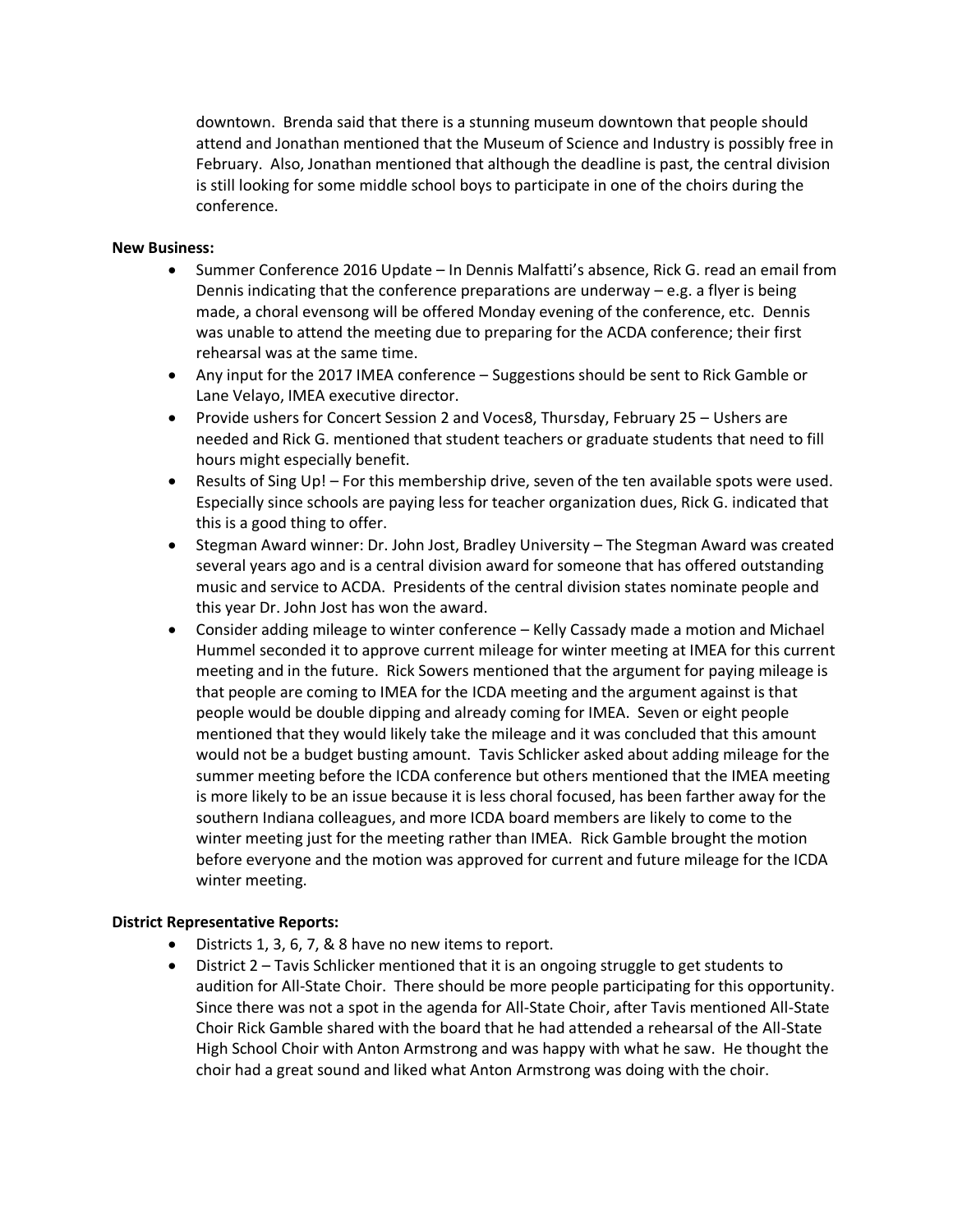- District 4 Brenda Iacocca attended the Carmel High School Holiday Concert and said it was a great tradition for the community.
- District 5 Michael Hummel said that things were going well in District 5 and that there had been a men's festival that Dan Anderson conducted that went well. He agreed that All-State Choir can be a struggle but numbers are still up in District 5. Michael has noticed that more directors tend to come to honor choir events when they have students in the groups. Culture is important and getting the younger students involved is important. Ben Kambs said that if students from the director's school are going it can be good leverage with the administration to have them help pay for the event/conference. Brenda Iacocca shared that the Michael Feinstein Great American Songbook High School Vocal Competition is a great opportunity available to students. A past winner had a CD produced and the opportunity to sing with Marvin Hamlisch.

### **Repertoire and Standards Chairs:**

- Children's and Community Youth Choirs Jonathan Busarow mentioned again the benefits of attending the Central Division Conference this year and said that Indiana is wellrepresented as part of the conference offerings.
- College and University Choirs Kerry Glann raised the question of how to increase audiences at IMEA concerts. One suggestion would be for the session booklet to list the concerts by time. Rick Gamble instructed Kerry to send an email to IMEA with the suggestion. David Stone mentioned that the sessions/concerts are listed by time on the IMEA app. As background for the discussion, Michael H. said that in the 2000s IMEA had two groups as part of the same concert and that led to fuller audiences. Jenni Westman wondered if the location of IMEA in Fort Wayne this year versus in Indianapolis impacted numbers of audience members. At the conclusion of this discussion Kerry asked if the next meeting would be in June as listed on the agenda or in March; the next meeting was confirmed as March 20, 2016.
- Jazz Choirs Jenni Westman indicated that they are looking at revising the jazz choir repertoire lists. Also, a list will be put together of jazz festivals (Jenni will add the Michael Feinstein Great American Songbook High School Vocal Competition that Brenda Iacocca shared with the board). For Notations, Rick Gamble suggested Jenni talk with Brenda Butler for what information could be included.
- Middle School/Junior High Choirs Joshua Hren said the reading session at IMEA was awesome and that they would also be looking at revising the list.
- Male Choirs David Stone said it was a great reading session at IMEA but also indicated that the list would be revised. Currently, the middle school male choirs list is not in sync with the high school male choirs list.
- Music in Worship Since John Wright was unable to attend the meeting, he had sent an email to Rick Gamble updating him.
- Ethnic/Multicultural Perspectives John Perkins arrived late due to another commitment but shared with the board some research and a presentation he had done on living in the Middle East and approaching music from different perspectives in the U.S. and Arab countries. There tends to be an Arab centric way and for the U.S. a euro-centric way and he thinks it is important to have dialogue, especially since 51% of K-12 in the U.S. are nonwhite. Rather than focusing on just concerts and competitions, John discussed allowing time for discovery, dialogue, and getting to know each other in rehearsals. Relationship